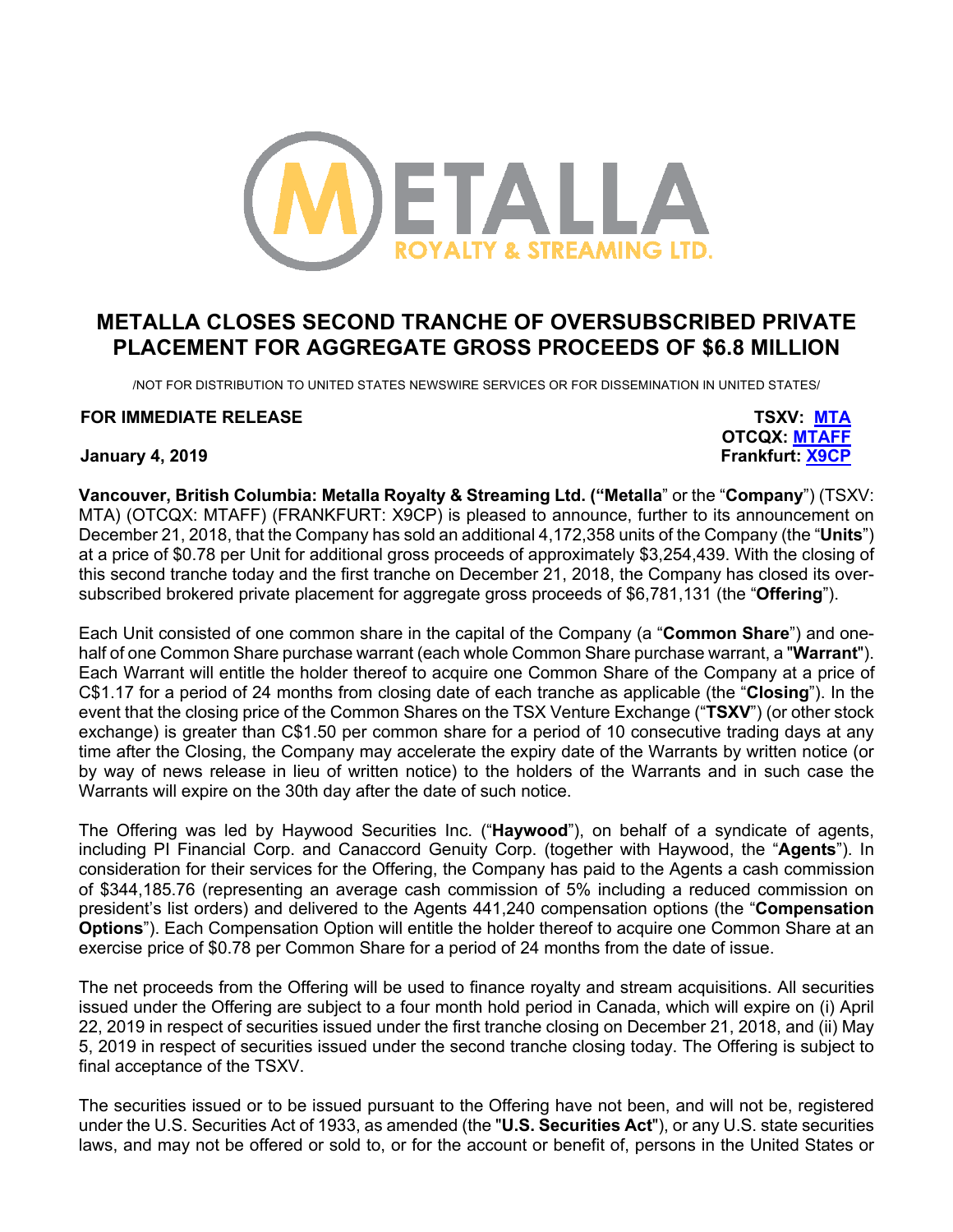U.S. persons (as such terms are defined in Regulation S promulgated under the U.S. Securities Act), absent registration or any applicable exemption from the registration requirements of the U.S. Securities Act and applicable U.S. state securities laws. This news release shall not constitute an offer to sell or the solicitation of an offer to buy securities to, or for the account or benefit of, persons in the United States or U.S. persons, nor shall there be any sale of these securities in any jurisdiction in which such offer, solicitation or sale would be unlawful.

## **CORPORATE UPDATE**

The Company also announces that is has granted options to certain of its directors, senior officers, consultants and employees to purchase up to an aggregate of 1,500,000 Common Shares (the "**Options**"). The Options are exercisable for a period of five (5) years, at a price to be equal to the closing price of the Common Shares on the TSXV on January 4, 2019. The Options were granted in accordance with the Company's existing share compensation plan.

## **ABOUT METALLA**

Metalla was created for the purpose of providing shareholders with leveraged precious metal exposure by acquiring royalties and streams. Our goal is to increase share value by accumulating a diversified portfolio of royalties and streams with attractive returns. Our strong foundation of current and future cash generating asset base, combined with an experienced team gives Metalla a path to become one of the leading gold and silver companies for the next commodities cycle.

For further information, please visit our website at www.metallaroyalty.com

## **ON BEHALF OF METALLA ROYALTY & STREAMING LTD.**

(signed) "Brett Heath"

President and CEO

## **CONTACT INFORMATION**

## **Metalla Royalty & Streaming Ltd.**

Brett Heath, President & CEO Phone: 604-696-0741 Email: info@metallaroyalty.com

Kristina Pillon, Investor Relations Phone: 604-908-1695 Email: kristina@metallaroyalty.com

Website: www.metallaroyalty.com

*Neither the TSXV nor its Regulation Services Provider (as that term is defined in the policies of the Exchange) accept responsibility for the adequacy or accuracy of this release.*

*CAUTIONARY NOTE REGARDING FORWARD-LOOKING STATEMENTS*